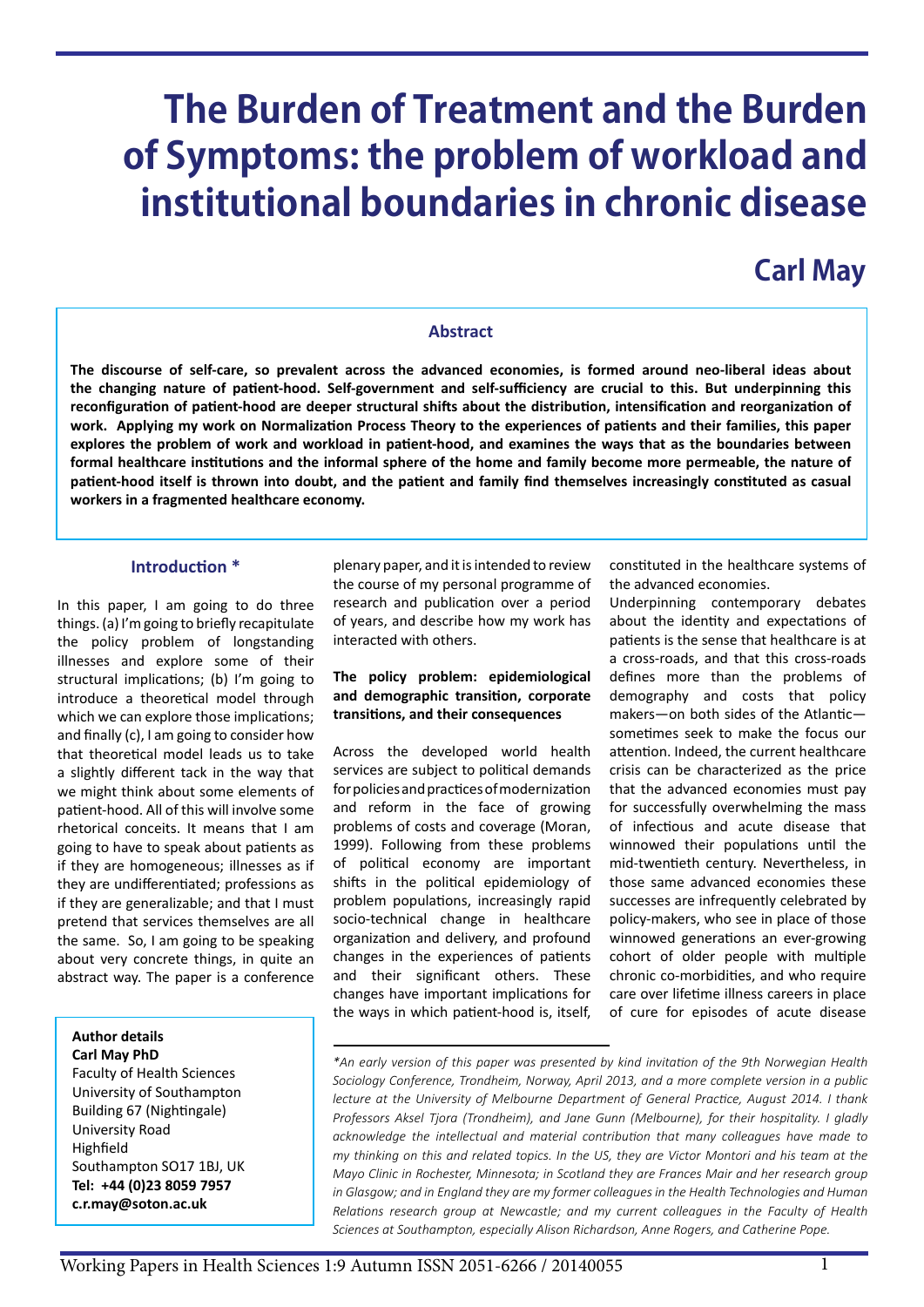and who frequently experience multiple co-morbidities and socio-economic disadvantages (May, 2010a). The policy problem is therefore composed of a set of anxieties about the management of increasingly scarce healthcare resources, in the face of ever growing demands from increasingly complex patients (Holman, 2006). In fact, the epidemiological and demographic transition to longstanding complex illnesses brings in its wake a set of new kinds of problems not simply for policy-makers—but also for patients, their families, and the clinicians who work with them. I want to signal some of these new kinds of problems, and examine the impulses that have driven them.

Let us start with some things that are happening within healthcare systems. I want to point to structural changes that are derived from two main sources. First, the reconfiguration of professionalpatient relationships as individual professional autonomy has diminished in the face of changes in the structure of healthcare organizations, knowledge, and practice over time. These are reflected in important changes in the character of personal relations between providers and consumers of healthcare services, which are increasingly regulated and governed by the corporate impulses of healthcare systems (May, 2007). Second, the industrialization of healthcare systems and the increasing convergence of their forms and functions with other kinds of organizational structures and processes. In this context, organizations work to minimize both costs and risks by the application of standardized human processes (clinical protocols, for example) and standardized decisions and choices (decision-making tools, for example), which rely on mediating technologies.

In other words, health care work is increasingly experienced and organized through economic and organizational systems that make health services rather like other kinds of services, and healthcare work rather like other kinds of work. In turn, these structural changes have led to important shifts in the ways that healthcare work is experienced.

a. The *intensification* of activity within healthcare as providers seek to do more work, with fewer people, in less time, at lower costs. This leads to stricter patterns of corporate controls on practice for professionals and patients (May, 2007).

b. The *substitution* of algorithms for expertise, of protocols for autonomous practice, and of more qualified for less qualified staff. This leads to more highly regulated patterns of healthcare work (May, 2005).

c. The *penetration* of the domestic sphere by health technologies that do more than deliver treatment but that also monitor and timetable practices of self-care (May, 2010a).

This leads to more permeable boundaries between

d. The *transfer of work* and the *delegation of responsibility* from formal divisions of labor within healthcare organizations, to patients and their social network—notably through the application of policy and practice around expert patients, and supported and unsupported self-care (May et al., 2009b).

This is a good deal more than rationalization within healthcare organizations, and a good deal more than cost shifting between different sectors of healthcare activity. Current political ideas about patient choices, shared decisions, distributed expertise, and citizen consumers do not necessarily configure well with these impulses—which focus on episodes of care for patient management at an individual level, and the management of throughput at a population level.

Talking about the ways that healthcare systems are changing—and they are changing rapidly—may seem to take us a little distance from the topic of this talk, which is about patient-hood. But we ignore these structural shifts at our peril, because they are every bit as important as the symptoms of disease in framing experiences of patient-hood. In fact, we can see in them the beginnings of a wholesale re-arrangement of the work of being sick and the beginnings of a reworking of the social contract between sick people and the professionals and organizations that care for them. Of course, I don't want to push the 'everything is changing' argument too far. Healthcare is quite a conservative business, and also quite a moral one. Intelligent people become health professionals because they want to help people in different ways, and not because

they are case studies in behavioral economics and expected utility theory. Patterns of behavior in professionalpatient interactions are historically and culturally very stable. Amongst patients, neither expectations of clinicians, nor the trust and esteem that they attribute to them, seem to have changed greatly over the past twenty years.

So far, I have set out some trends in the organization and delivery of health care. These are structural changes and they are important because they change the experience of sickness by changing the ways that patients, their carers, and wider social networks experience and act upon expectations and demands that re made on them by healthcare systems.

Experience is important too. Central concerns in the social and clinical sciences over the past four decades has been how people experience clinical signs and subjective symptoms, their understandings and beliefs about illness and disability; their psychosocial responses, adjustment and coping behaviors; the ways that they negotiate interpersonal interactions and asymmetries of knowledge and power with health professionals; and the individual factors that promote or inhibit adherence to treatment.

In this context, our understanding of lifetime sickness careers is currently dominated by studies of the relationships between the patient and the burdens of their illness. Some of these burdens are physical or are iatrogenic, others interpretive and psychological, others interactional and social, and still more are economic and political. There are multiple burdens of sickness that we have tended to understand in relational terms in which a person's interaction with the illness itself is at the centre of analysis. From the 'burden of symptoms' perspective social and clinical scientists have sought to understand the relational qualities of people's interactions with their symptoms (Tran et al., 2012, Eton et al., 2012).

The corollary of burden of symptoms might be the burden of treatment (May et al., 2009b, Shippee et al., 2012). Once we put these programs of work into changes in the wider structural contexts of healthcare that I have discussed earlier, then it begins to make sense to see patients not simply as 'patients', or even 'partners' in clinical encounters. Perhaps they are also 'co-workers' or even 'subordinates' to whom work is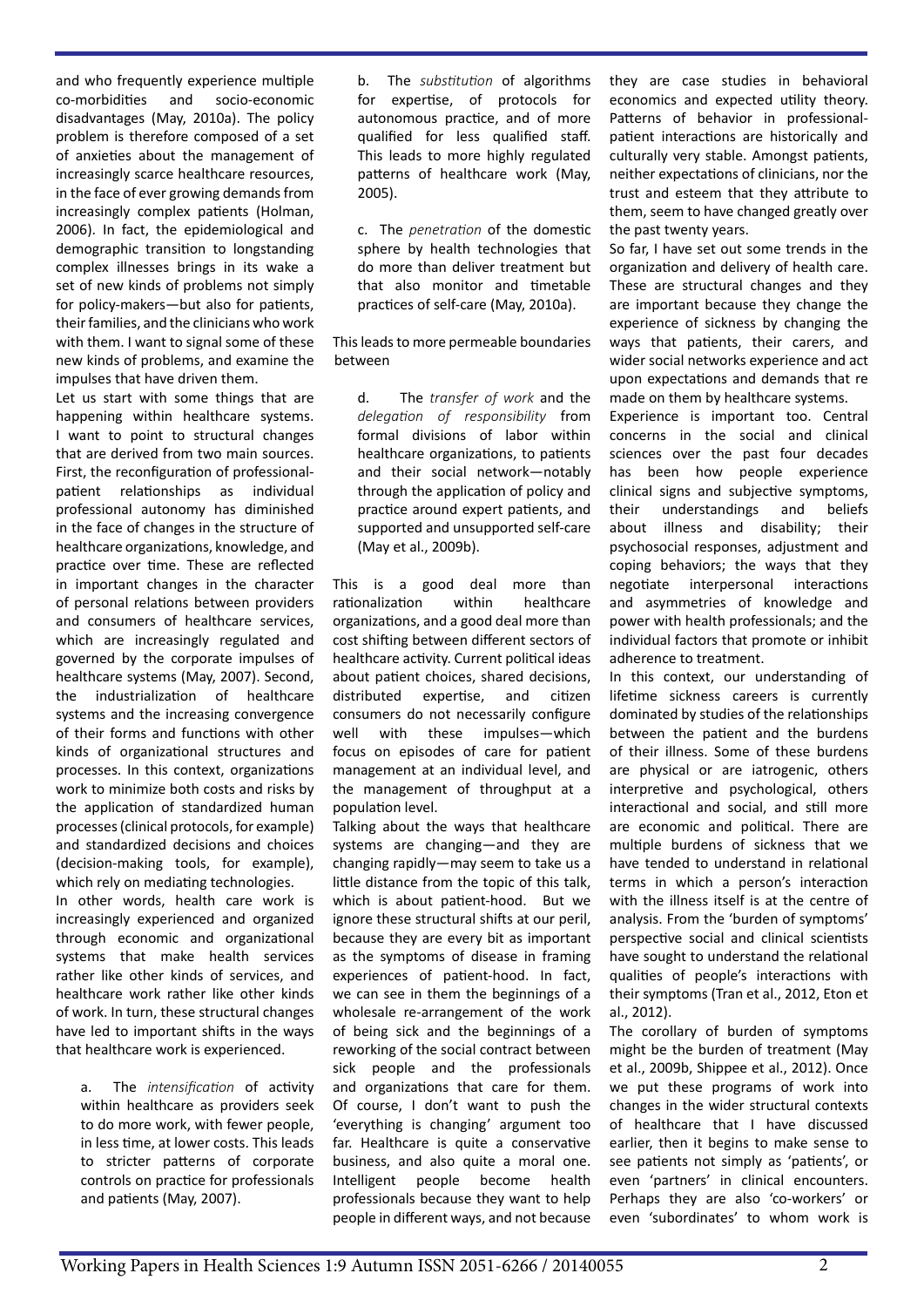assigned that is often technically and organizationally demanding, and which may require not only a compliant patient, but also a co-operative social network. I now want to turn to the problem of patient work, and explore the ways that applying a theory of implementation, embedding, and integration of sociotechnical practices might help us to illuminate the nature of this work.

# **Normalization Process Theory**

At first sight, a theory of implementation does not look like an auspicious model to apply to patients' experiences of care. Normalization Process Theory (NPT) came about originally because I and others wanted to explain why some health technologies and complex healthcare interventions seemed to be easily incorporated in routine clinical practice and others did not. So, over a period of ten years, we developed an explanatory model of the social processes that are implicated in the work of implementation, embedding and integration. Over time, this grew from a local explanatory model of complex interventions to a middle range generic theory of the embedding of social practices (Schatzki, 1996) in their everyday contexts (May and Finch, 2009, May et al., 2009a, May, 2006, May, 2013).

This is not the place to give a detailed account of NPT, but put simply, it invites us to see the business of patient-hood not as a life project that involves engaging with complex work. Here, patient-hood is about the things that people do, as well as what they interpret, believe and experience.

Normalization Process Theory can help us to identify the domains of work that make possible the routine incorporation of patient work into everyday life (May, 2010b, May, 2010a). In this context, we can see the work of the patient—or indeed the doctor and nurse—in terms of four generative mechanisms and their necessary investments. It focuses attention on four areas of patient activity (Gallacher et al., 2011, Finch et al., 2007, Blakeman et al., 2012).

a. Processes of individual and collective sense-making in which sick people and members of their social networks seek to define and plan their work, and to internalize its requirements.

b. Processes of participation where sick people and members of their social networks act to initiate, legitimize and sustain different elements of their work, and to enrol others into it.

c. Processes of action in which sick people and members of their social networks allocate and execute specific tasks, negotiate accountability for their outcomes, and organize and realize the mobilization of resources that make their work possible.

d. Processes of individual and collective monitoring where sick people and members of their social networks engage in the systematic collection of information about signs and symptoms and about the views of significant others (for example professionals), undertake its individual and collective appraisal, and apply it to the reconfiguration of their work.

Sense-making, Participation, Action, and Monitoring define factors that can be empirically demonstrated to matter, as patients seek to engage with their treatments and which tell us something about the complexity of behavior change and self-care. Since, in chronic and longstanding conditions we really are talking about lifetime illness careers.

Using NPT changes the focus of interest then by asking us to look at the factors that promote or inhibit the routine incorporation of the delegated work that patients are asked to do in supported self-care, and the co-production of care related activities within hospital and other services. It also means that we can start to look at the effects of this work in a new way. *Action* (which is what the work of being a patient *is)*; requires actors (the individuals and groups that encounter each other to *do* the work); who in turn employ *objects* (the techniques, artifacts, and devices); and who do so in *contexts*  (the physical, organizational, institutional, and legislative structures that enable and constrain, and resource and realize, people and procedures). Thus, when we talk about being a patient, we are often actually specifying *an active worker who possesses significant agency.* Talk about the *management of conditions specifies the management of persons.*

## **Work, workload, and burdens**

Why does it matter if they (and their significant others) are really unpaid co-workers in the healthcare system whose job is to manage increasingly complex treatment modalities and technologies?

With my colleagues Frances Mair and Victor Montori, I have argued that we need to worry about work because work-load and work-content may be an important factor that *inhibits* self-care in chronic illness and co-morbidity, and co-operation and engagement with healthcare services in relation to episodes of acute illness (May et al., 2009b). We have called this problem *Structurally Induced Non-Compliance,* or SINC. This is a policy problem for clinicians, and it surfaces a fundamental problem for people who are ill.

Non-adherence to treatment regimens is frequently construed as an individual failure to follow reasonable instructions from the physician. Montori, Mair and I argue that a proportion of such patients present problems of SINC which do not represent patients' culpability in not following physicians' instructions, but rather their susceptibility to the iatrogenic effects of the burden of increasingly numerous, complex, and demanding treatment regimens and management technologies as they pass from the healthcare system to the home. We have demonstrated this is in studies of people with heart failure (Mair et al., 2012, Jani et al., 2013).

In this context, the compliance or otherwise of the *individual* patient is no longer the sole issue. Responsiveness to treatment and management may also require the involvement of family, significant others, and members of extended social networks on a spectrum between a minimum level of co-operation (for example in sharing dietary regimens with a person with diabetes) and a maximum level of active participation (for example, in managing multiple co-morbid conditions and interactions with healthcare providers and health insurance for a person who is severely cognitively impaired).

Understanding treatment burden, then, is not simply a matter of understanding the workload assigned to individual patients. It includes understanding the voluntary and sometimes involuntary participation of members of social networks, and the distribution of knowledge, practice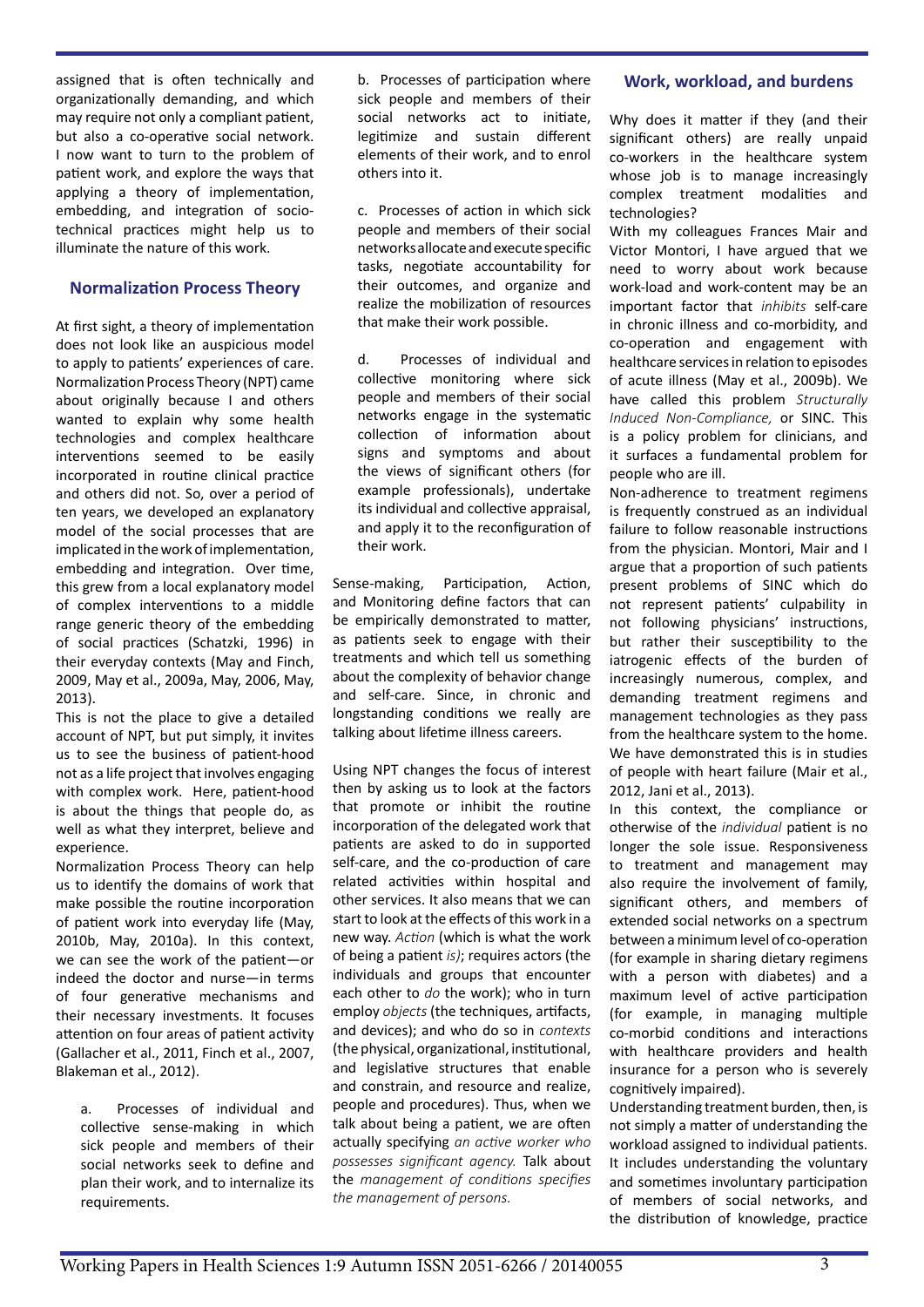and resources amongst them. Factors that dispose individual patients to be compliant with medical or nursing instructions are complicated by the effects of these wider social networks and—as Tim Rapley's brilliant analysis (2008) reminds us—by decision-making that is distributed in time as well as space.

a. Collective action: Increasingly requires both symptom management and service coordination work to make care workable and integrated. Workload increases as treatments multiply.

b. Cognitive participation: Work multiplies against a background of diminishing cognitive capacity and demands for increased support. Social networks are under strain as work is dispersed.

c. Sense-making: The work of understanding treatment and communicating needs multiplies in the face of uncoordinated care from multiple clinicians. Sick people have to mediate between powerful professionals.

d. Reflexive Monitoring: Evaluating symptoms and outcomes is complicated by fragmented information and incomplete knowledge. The healthcare system is indifferent to the patient's story.

The response to this problem ought to be something called minimally disruptive healthcare—a mode of thinking about patients (and families) that emphasizes co-ordination of both treatments offered and system level expectations of patients. Taking what the patient has to do, and their capacity to do it, into account in designing their care seems like a no-brainer. Indeed, we might say that it is the proper business of primary care to co-ordinate care and assess its impact. These are areas that we might wish to take an interest in, since patient behavior is framed by the structural constraints and professional expectations. A perspective on patient behavior that takes into account capacity to routinely incorporate practices of self-care and engagement with services reveals much about the interdependence of individual and collective contributions to successful patient outcomes, and also much about the ways that some patients heroically negotiate different kinds of socioeconomic disadvantage.

# **Burden of Treatment Theory**

Having focused on the problem of workload, we must now turn to the problem of the capacity needed to meet the demands of delegated clinical work. We can characterize this in several ways. In an important intervention, (Shippee et al., 2012) set this out in an arithmetical way, showing how the accumulation of complex experiences of care and self-care over time and the demands that these make on patients' capacity to meet their requirements leads first to poor adherence to treatment regimens and other forms of healthcare utilization, and then inevitably to poor health outcomes. In other words, increasing workload without a concomitant increase in capacity does not make sick people better, but instead reduces the chances of good outcomes.

Following from this, a formal theory of Treatment Burden was developed. This is a valuable addition to the conceptual armory of healthcare researchers because it specifies a set of important mechanisms that *support* sick people, and that add to their resilience. With colleagues (May et al., 2014), I argued that

a. Interventions that interventions that build and strengthen relational networks around sick people, and that equip them to more effectively navigate system controls and opportunities, are therefore likely to improve effective healthcare utilization.

b. Interventions that facilitate work to secure co-operation and social capital and so compensate for deficiencies in functional performance and improve structural resilience are therefore likely to increase capacity to take on delegated healthcare tasks.

c. Interventions that facilitate controls on the load of cognitive and practical tasks delegated to patients and their relational networks, and that monitor their effects, are therefore likely to improve capability to perform delegated healthcare tasks.

d. Interventions that maximize

collective competence in enacting practical tasks, distributing help and exploiting local resources, and effect increased confidence in healthcare processes and outcomes, are therefore likely to reduce inappropriate demands on healthcare services.

Evidence in support of this comes from multiple sources, but two particular sets of studies appear to be of particular value. The first is a set of studies of long-term life-limiting conditions undertaken by Frances Mair's group in Glasgow (Jani et al., 2013, Gallacher et al., 2013a, Gallacher et al., 2013b, Mair et al., 2012), and that have culminated in a study of 1.5 million Scots' experiences of polypharmacy (Gallacher et al., 2014). The second is a systematic review of interventions intended to reduce hospital readmissions undertaken by Victor Montori's group at the Mayo Clinic (Leppin et al., 2014) and a set of developmental studies towards a measure of burden of treatment by David Eton, also at the Mayo (Ridgeway et al., 2014, Eton et al., 2012). Further empirical support for this perspective comes in a set of studies by Andrew Sav and colleagues in Brisbane (Sav et al., 2013b, Sav et al., 2013a).

# **Conclusion**

The programme of work described here has contributed to our understanding of the experience and management of long-term and life-limiting conditions by presenting structural models that can help us identify, characterize, and explain important aspects of experiences and trajectories of illness. The most important of these is to begin to interrogate the hard work of being sick, and to explore this work in terms of the complex interactions that take place between patients and members of their social networks and healthcare providers. Understanding the dynamics of these complex and emergent relations is important because it will help us develop interventions that reduce demands on patients and their social networks and increase their personal and psychological capacity to endure adversity. So, in this talk I have tried to work together several rather complex problems and show the links between them.

Throughout the paper, I hope I have made the case for seeing health behaviors of all kinds as the products of organization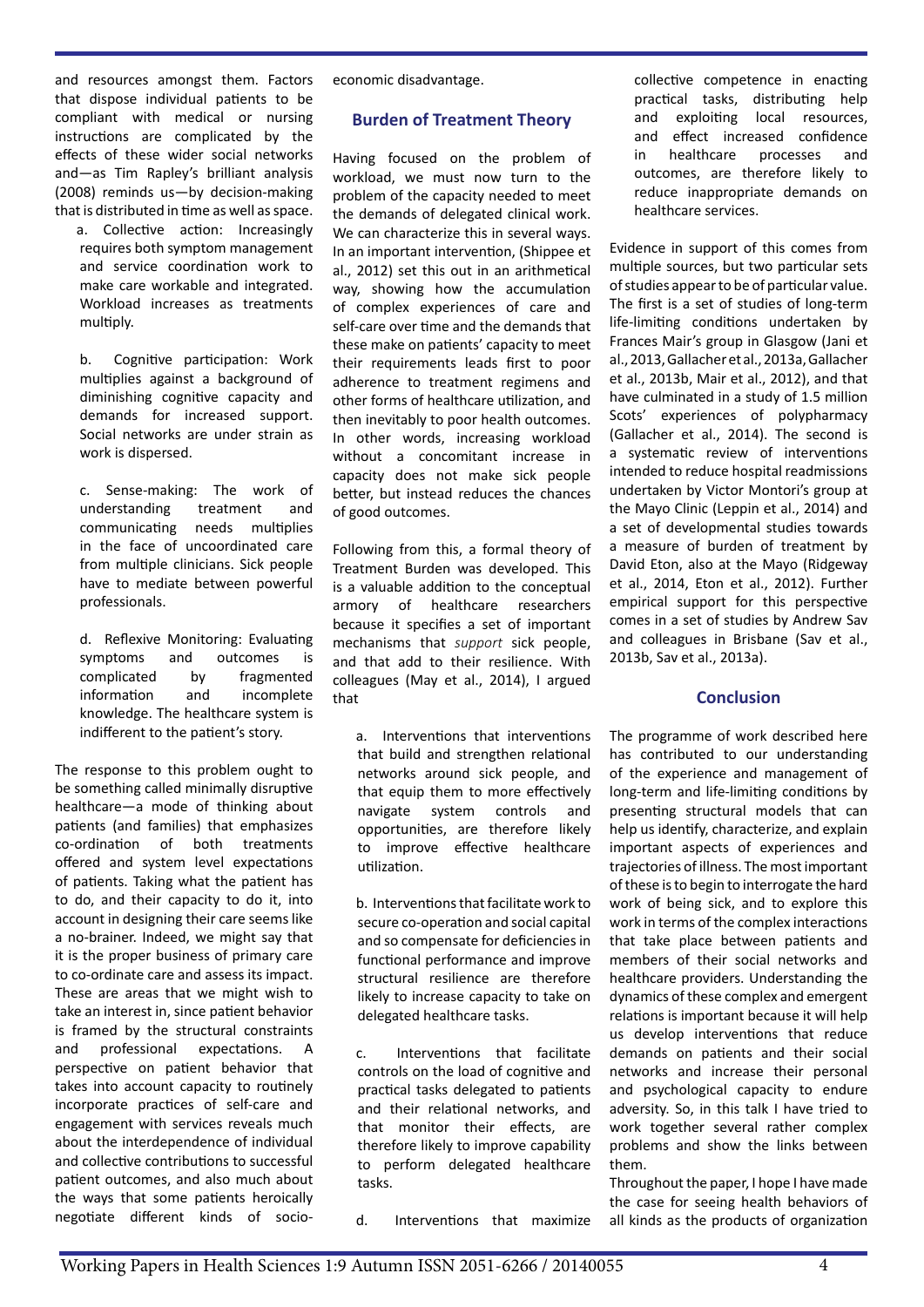through directed and disciplined agency. I have talked about how healthcare work is becoming steadily more demanding and complex, and that this is happening in parallel with a demographic and epidemiological transition that leads to sick people becoming sick for longer, as they grow older, and suffering a steady accumulation of co-morbidities. I have also talked about the importance of seeing people who are being patients as also doing work, not just for themselves. but for healthcare providers. That work may include the operation of selfmonitoring or managing technologies as more conventional treatment modalities. Patients may be experiencing this as a gradual withdrawal of previously takenor-granted services, but may not have yet got into the way of seeing it as work.

I have then put these two contextual changes in the organization of healthcare into the frame of a theory that helps us to understand how social practices (of healthcare or of other forms of activity) are implemented, embedded, and integrated in everyday life. This led me to discuss the kinds of work that people do, and how these practices could be conceptualized.

## **References**

BLAKEMAN, T., PROTHEROE, J., CHEW-GRAHAM, C., ROGERS, A. & KENNEDY, A. 2012. Understanding the management of early-stage chronic kidney disease in primary care: a qualitative study. British Journal of General Practice, 62, e233-e242.

ETON, D. T., RAMALHO DE OLIVEIRA, D., EGGINTON, J., RIDGEWAY, J., ODELL, L., MAY, C. & MONTORI, V. 2012. Building a measurement framework of burden of treatment in complex patients with chronic conditions: a qualitative study. Patient Related Outcome Measures, 3, 39-49

. FINCH, T. L., MORT, M., MAIR, F. S. & MAY, C. R. 2007. Telehealthcare and future patients: Configuring 'the patient'. Health and Social Care in the Community, 16, 86-95.

GALLACHER, K., JANI, B., MORRISON, D., MACDONALD, S., BLANE, D., ERWIN, P., MAY, C. R., MONTORI, V. M., ETON, D. T., SMITH, F., BATTY, D. G., MAIR, F. S. & INTERNATIONAL MINIMALLY DISRUPTIVE MEDICINE, W. 2013a. Qualitative systematic reviews of treatment burden in stroke, heart failure and diabetes - methodological challenges and solutions. BMC Med Res Methodol, 13, 10.

GALLACHER, K., MAY, C. R., MONTORI, V. M. & MAIR, F. S. 2011. Understanding patients' experiences of treatment burden in chronic heart failure using normalization process theory. The Annals of Family Medicine, 9, 235-243.

GALLACHER, K., MORRISON, D., JANI, B., MACDONALD, S., MAY, C. R., MONTORI, V. M., ERWIN, P. J., BATTY, G. D., ETON, D. T., LANGHORNE, P. & MAIR, F. S. 2013b. Uncovering treatment burden as a key concept for stroke care: a systematic review of qualitative research. PLoS Med, 10, e1001473.

GALLACHER, K. I., BATTY, G. D., MCLEAN, G., MERCER, S. W., GUTHRIE, B., MAY, C. R., LANGHORNE, P. & MAIR, F. S. 2014. Stroke, multimorbidity and polypharmacy in a nationally representative sample of 1,424,378 patients in Scotland: implications for treatment burden. BMC medicine, 12, 151.

HOLMAN, H. R. 2006. Chronic illness and the healthcare crisis. Chronic Illness, 1, 265-274.

JANI, B., BLANE, D., BROWNE, S., MONTORI, V., MAY, C., SHIPPEE, N. & MAIR, F. S. 2013. Identifying treatment burden as an important concept for end of life care in those with advanced heart failure. Current opinion in supportive and palliative care, 7, 3-7.

LEPPIN, A. L., GIONFRIDDO, M. R., KESSLER, M., BRITO, J. P., MAIR, F. S., GALLACHER, K., WANG, Z., ERWIN, P. J., SYLVESTER, T., BOEHMER, K., TING, H. H., MURAD, M. H., SHIPPEE, N. D. & MONTORI, V. M. 2014. Preventing 30-Day Hospital Readmissions: A Systematic Review and Meta-analysis of Randomized Trials. JAMA Intern Med.

MAIR, F., BROWN, S., MORRISON, D., MACLEOD, U. & MAY, C. 2012. Barriers to provision of high quality care for patients with end stage heart failure. BMJ Supportive & Palliative Care, 2, A17-A18 .

MAY, C. 2005. Chronic illness and intractability: professional-patient interactions in primary care. Chronic Illness, 1, 15-20. MAY, C. 2006. A rational model for assessing and evaluating complex interventions in health care. BMC Health Services Research, 6, 1-11.

MAY, C. 2007. The clinical encounter and the problem of context. Sociology, 41, 29-45.

MAY, C. 2010a. Mundane Medicine, Therapeutic Relationships, and the Clinical Encounter.'. In: PESCOSOLIDO, B., MARTIN, J. A. & ROGERS, A. (eds.) Handbook of the Sociology of Health, Illness, and Healing: A Blueprint for the 21st Century. New York: Springer.

MAY, C. 2010b. Retheorizing the clinical encounter. In: SCAMBLER, G. & SCAMBLER, S. (eds.) Assaults on the Lifeworld: New Directions in the Sociology of Chronic and Disabling Conditions London Routledge.

MAY, C. 2013. Towards a general theory of implementation. Implementation Science, 8, 18.

MAY, C., ETON, D. T., BOEHMER, K. R., GALLACHER, K., HUNT, K., MACDONALD, S., MAIR, F. S., MAY, C. M., MONTORI, V. M., RICHARDSON, A., ROGERS, A. E. & SHIPPEE, N. 2014. Rethinking the patient: using Burden of Treatment Theory to understand the changing dynamics of illness. BMC Health Services Research, In Press.

MAY, C. & FINCH, T. 2009. Implementation, embedding, and integration: an outline of Normalization Process Theory. Sociology, 43, 535-554.

MAY, C., MAIR, F. S., FINCH, T., MACFARLANE, A., DOWRICK, C., TREWEEK, S., RAPLEY, T., BALLINI, L., ONG, B. N., ROGERS, A., MURRAY, E., ELWYN, G., LEGARE, F., GUNN, J. & MONTORI, V. M. 2009a. Development of a theory of implementation and